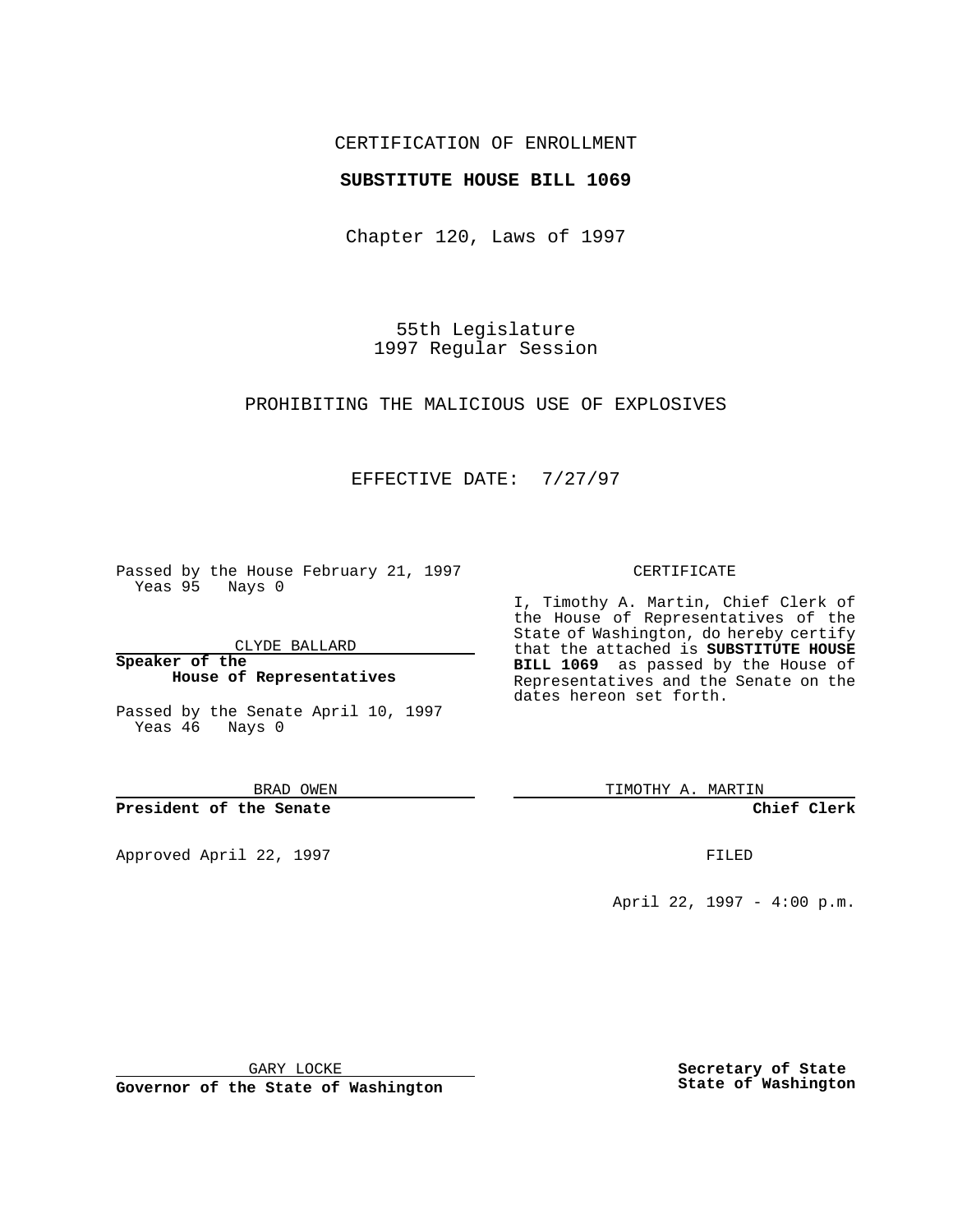# **SUBSTITUTE HOUSE BILL 1069** \_\_\_\_\_\_\_\_\_\_\_\_\_\_\_\_\_\_\_\_\_\_\_\_\_\_\_\_\_\_\_\_\_\_\_\_\_\_\_\_\_\_\_\_\_\_\_

\_\_\_\_\_\_\_\_\_\_\_\_\_\_\_\_\_\_\_\_\_\_\_\_\_\_\_\_\_\_\_\_\_\_\_\_\_\_\_\_\_\_\_\_\_\_\_

Passed Legislature - 1997 Regular Session

**State of Washington 55th Legislature 1997 Regular Session**

**By** House Committee on Law & Justice (originally sponsored by Representatives Sterk and Honeyford)

Read first time 01/27/97.

1 AN ACT Relating to malicious use of explosives; amending RCW 2 70.74.270 and 70.74.280; reenacting and amending RCW 9.94A.320; adding 3 new sections to chapter 70.74 RCW; and prescribing penalties.

4 BE IT ENACTED BY THE LEGISLATURE OF THE STATE OF WASHINGTON:

5 **Sec. 1.** RCW 70.74.270 and 1993 c 293 s 6 are each amended to read 6 as follows:

 ((Every)) A person who maliciously places any explosive or improvised device in, upon, under, against, or near any building, car, vessel, railroad track, airplane, public utility transmission system, or structure, in such manner or under such circumstances as to destroy 11 or injure it if exploded( $\left( \frac{1}{f} \right)$  shall be punished as follows)) is quilty 12 of:

13 (1) Malicious placement of an explosive in the first degree if the 14 offense is committed with intent to commit a terrorist act. Malicious 15 placement of an explosive in the first degree is a class A felony;

 (2) Malicious placement of an explosive in the second degree if the offense is committed under circumstances not amounting to malicious 18 placement of an explosive in the first degree and if the circumstances and surroundings are such that the safety of any person might be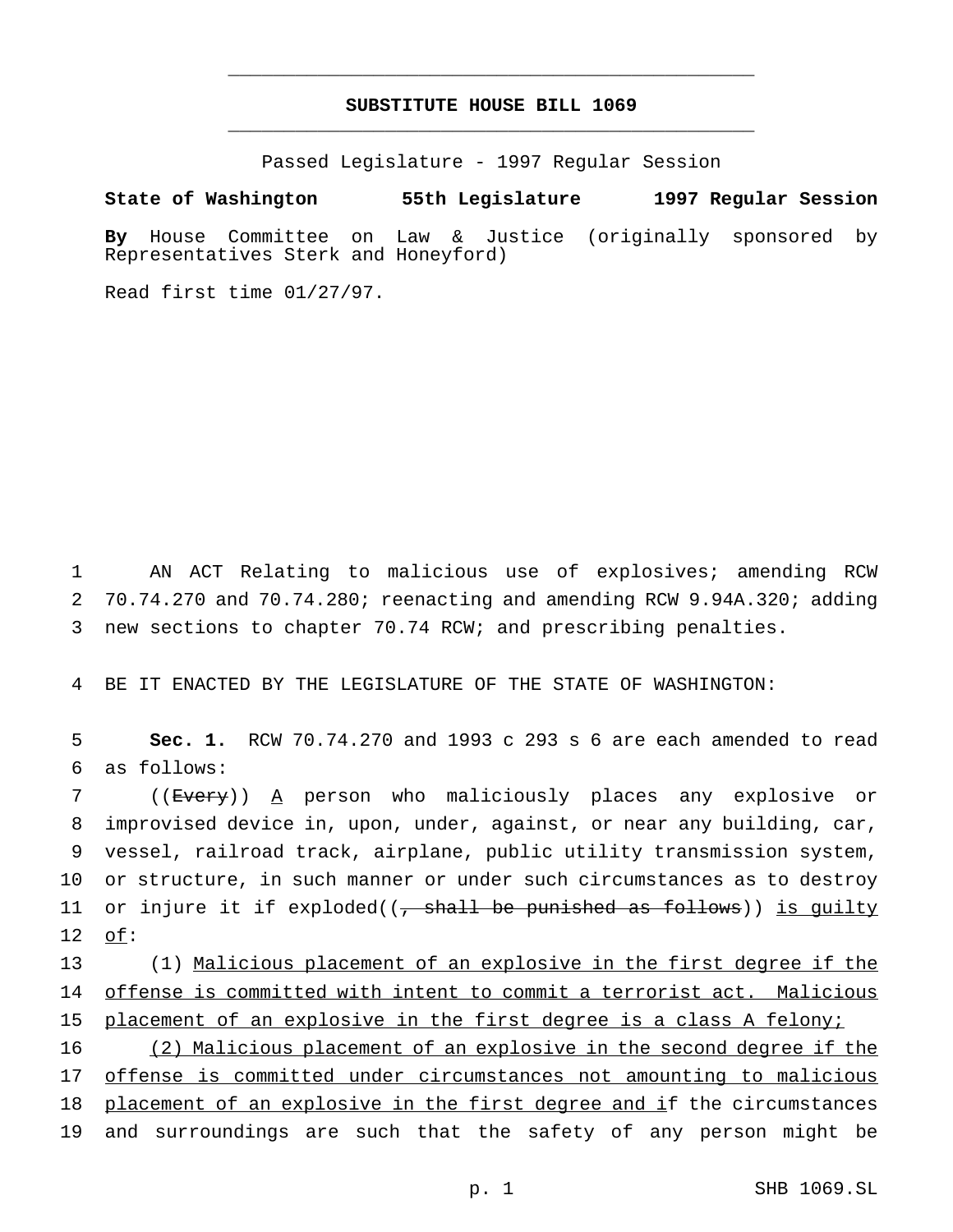1 endangered by the explosion( $\frac{1}{2}$  +  $\frac{1}{2}$  +  $\frac{1}{2}$  +  $\frac{1}{2}$  +  $\frac{1}{2}$  +  $\frac{1}{2}$  +  $\frac{1}{2}$  +  $\frac{1}{2}$  +  $\frac{1}{2}$  +  $\frac{1}{2}$  +  $\frac{1}{2}$  +  $\frac{1}{2}$  +  $\frac{1}{2}$  +  $\frac{1}{2}$  +  $\frac{1}{2}$  +  $\frac{1}{2}$  + 2 facility for not more than twenty years;

 (2) In every other case by imprisonment in a state correctional 4 facility for not more than five years)). Malicious placement of an explosive in the second degree is a class B felony;

 (3) Malicious placement of an explosive in the third degree if the offense is committed under circumstances not amounting to malicious 8 placement of an explosive in the first or second degree. Malicious 9 placement of an explosive in the third degree is a class B felony.

 NEW SECTION. **Sec. 2.** A new section is added to chapter 70.74 RCW to read as follows:

 (1) A person who maliciously places any imitation device in, upon, under, against, or near any building, car, vessel, railroad track, airplane, public utility transmission system, or structure, with the intent to give the appearance or impression that the imitation device is an explosive or improvised device, is guilty of:

 (a) Malicious placement of an imitation device in the first degree if the offense is committed with intent to commit a terrorist act. Malicious placement of an imitation device in the first degree is a class B felony;

 (b) Malicious placement of an imitation device in the second degree if the offense is committed under circumstances not amounting to malicious placement of an imitation device in the first degree. Malicious placement of an imitation device in the second degree is a class C felony.

 (2) For purposes of this section, "imitation device" means a device or substance that is not an explosive or improvised device, but which by appearance or representation would lead a reasonable person to believe that the device or substance is an explosive or improvised device.

 **Sec. 3.** RCW 70.74.280 and 1992 c 7 s 50 are each amended to read as follows:

33 ((<del>Every</del>)) <u>A</u> person who ((<del>shall</del>)) maliciously, by the explosion of gunpowder or any other explosive substance or material, destroy or damage any building, car, airplane, vessel, common carrier, railroad 36 track, or public utility transmission system or structure((, shall be 37 punished as follows)) is quilty of: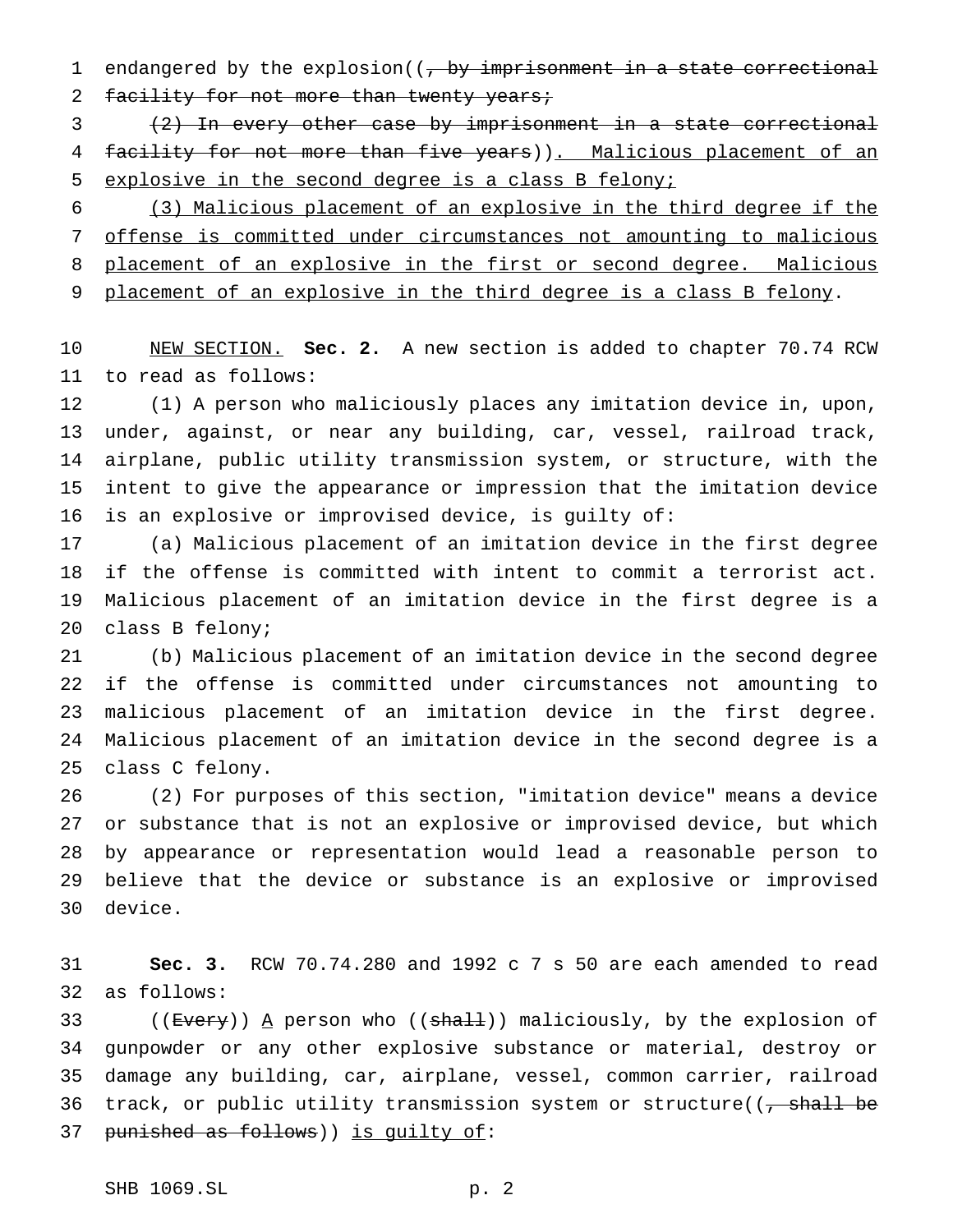(1) Malicious explosion of a substance in the first degree if the offense is committed with intent to commit a terrorist act. Malicious 3 explosion of a substance in the first degree is a class A felony;

 (2) Malicious explosion of a substance in the second degree if the offense is committed under circumstances not amounting to malicious explosion of a substance in the first degree and if thereby the life 7 or safety of a human being is endangered( $\frac{7}{7}$  by imprisonment in a state 8 correctional facility for not more than twenty-five years;

 (2) In every other case by imprisonment in a state correctional 10 facility for not more than five years)). Malicious explosion of a 11 substance in the second degree is a class A felony;

12 (3) Malicious explosion of a substance in the third degree if the offense is committed under circumstances not amounting to malicious 14 explosion of a substance in the first or second degree. Malicious 15 explosion of a substance in the third degree is a class B felony.

 NEW SECTION. **Sec. 4.** A new section is added to chapter 70.74 RCW to read as follows:

 For the purposes of sections 1 through 3 of this act "terrorist act" means an act that is intended to: (1) Intimidate or coerce a civilian population; (2) influence the policy of a branch or level of government by intimidation or coercion; (3) affect the conduct of a branch or level of government by intimidation or coercion; or (4) retaliate against a branch or level of government for a policy or conduct of the government.

 **Sec. 5.** RCW 9.94A.320 and 1996 c 302 s 6, 1996 c 205 s 3, and 1996 c 36 s 2 are each reenacted and amended to read as follows:

# TABLE 2

CRIMES INCLUDED WITHIN EACH SERIOUSNESS LEVEL

XV Aggravated Murder 1 (RCW 10.95.020)

XIV Murder 1 (RCW 9A.32.030)

- Homicide by abuse (RCW 9A.32.055)
- Malicious explosion 1 (RCW 70.74.280(1))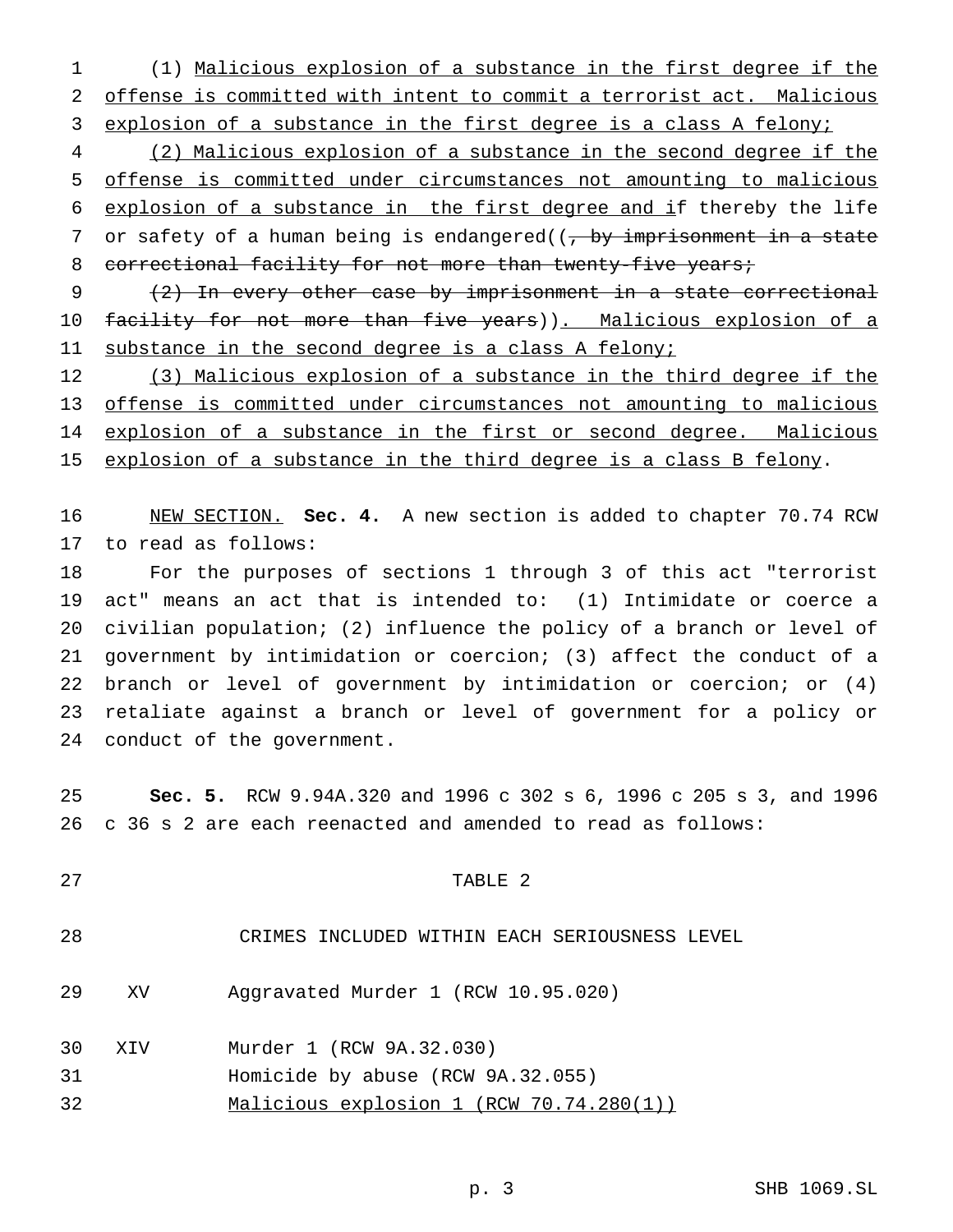| 1  | XIII | Murder 2 (RCW 9A.32.050)                    |
|----|------|---------------------------------------------|
| 2  |      | Malicious explosion 2 (RCW 70.74.280(2))    |
| 3  |      | Malicious placement of an explosive 1 (RCW  |
| 4  |      | 70.74.270(1)                                |
|    |      |                                             |
| 5  | XII  | Assault 1 (RCW 9A.36.011)                   |
| 6  |      | Assault of a Child 1 (RCW 9A.36.120)        |
| 7  |      | Malicious placement of an imitation device  |
| 8  |      | 1 (section 2(1)(a) of this act)             |
| 9  | XI.  | Rape 1 (RCW 9A.44.040)                      |
| 10 |      | Rape of a Child 1 (RCW 9A.44.073)           |
| 11 | X    | Kidnapping 1 (RCW 9A.40.020)                |
| 12 |      | Rape 2 (RCW 9A.44.050)                      |
| 13 |      | Rape of a Child 2 (RCW 9A.44.076)           |
| 14 |      | Child Molestation 1 (RCW 9A.44.083)         |
| 15 |      | ((Damaging building, etc., by explosion     |
| 16 |      | with threat to human being (RCW             |
| 17 |      | $70.74.280(1)$ )                            |
| 18 |      | Malicious explosion 3 (RCW 70.74.280(3))    |
| 19 |      | Over 18 and deliver heroin or narcotic from |
| 20 |      | Schedule I or II to someone under 18        |
| 21 |      | (RCW 69.50.406)                             |
| 22 |      | Leading Organized Crime (RCW                |
| 23 |      | 9A.82.060(1)(a)                             |
| 24 | ΙX   | Assault of a Child 2 (RCW 9A.36.130)        |
| 25 |      | Robbery 1 (RCW 9A.56.200)                   |
| 26 |      | Manslaughter 1 (RCW 9A.32.060)              |
| 27 |      | Explosive devices prohibited<br>(RCW        |
| 28 |      | 70.74.180)                                  |
| 29 |      | Indecent Liberties (with forcible           |
| 30 |      | compulsion) $(RCW 9A.44.100(1)(a))$         |
| 31 |      | ((Endangering life and property by          |
| 32 |      | explosives with threat to human being       |
| 33 |      | $(RCW 70.74.270)$ )                         |
| 34 |      | Malicious placement of an explosive 2 (RCW  |
| 35 |      | 70.74.270(2)                                |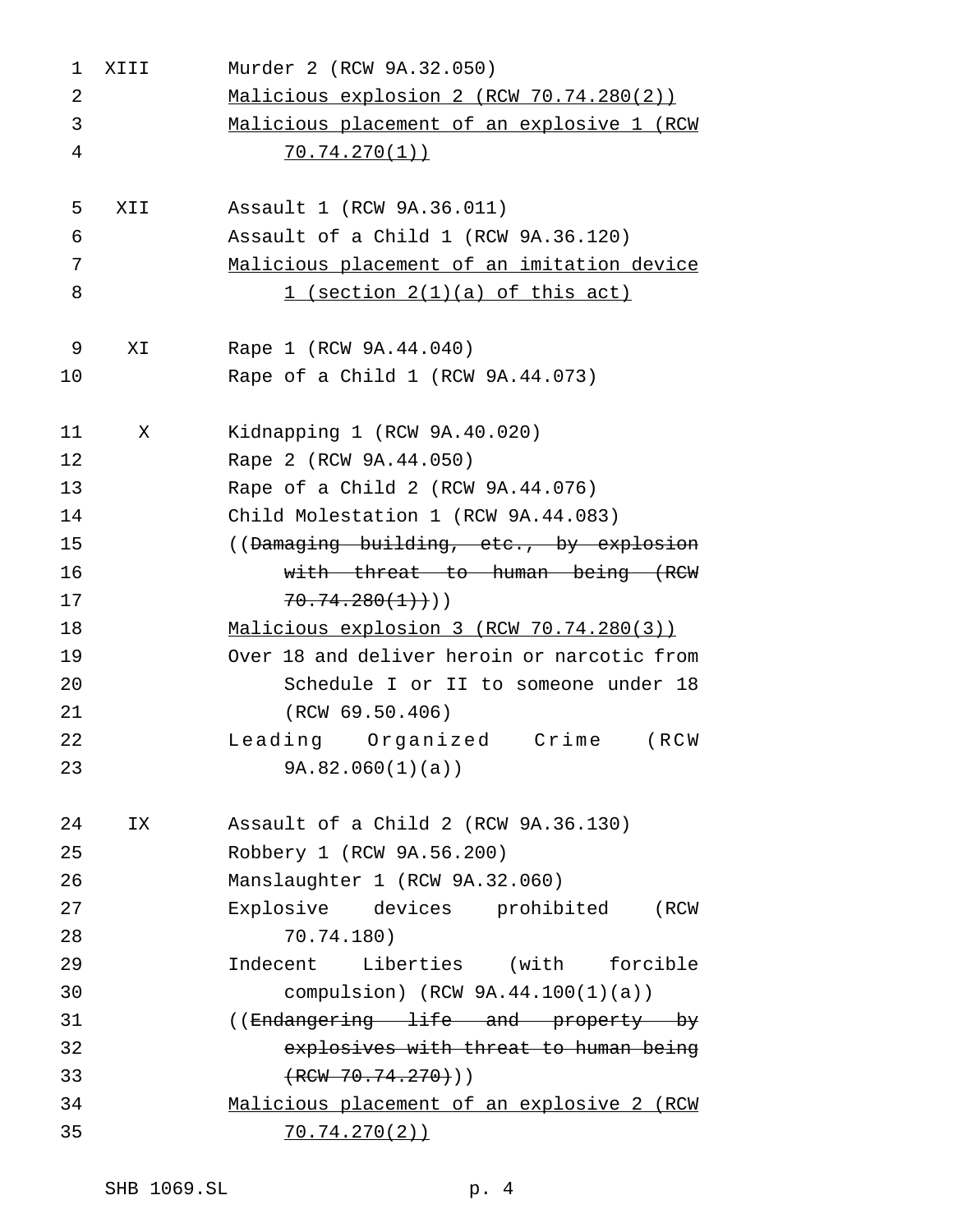| 1              |      | Over 18 and deliver narcotic from Schedule  |  |  |  |  |  |
|----------------|------|---------------------------------------------|--|--|--|--|--|
| $\overline{2}$ |      | III, IV, or V or a nonnarcotic from         |  |  |  |  |  |
| 3              |      | Schedule I-V to someone under 18 and 3      |  |  |  |  |  |
| 4              |      | years junior (RCW 69.50.406)                |  |  |  |  |  |
| 5              |      | Controlled Substance Homicide<br>(RCW       |  |  |  |  |  |
| 6              |      | 69.50.415)                                  |  |  |  |  |  |
| 7              |      | Sexual Exploitation (RCW 9.68A.040)         |  |  |  |  |  |
| 8              |      | Inciting Criminal Profiteering<br>(RCW      |  |  |  |  |  |
| 9              |      | 9A.82.060(1)(b)                             |  |  |  |  |  |
| 10             |      | Vehicular Homicide, by being under the      |  |  |  |  |  |
| 11             |      | influence of intoxicating liquor or         |  |  |  |  |  |
| 12             |      | any drug (RCW 46.61.520)                    |  |  |  |  |  |
| 13             | VIII | Arson 1 (RCW 9A.48.020)                     |  |  |  |  |  |
| 14             |      | Promoting Prostitution 1 (RCW 9A.88.070)    |  |  |  |  |  |
| 15             |      | Selling for profit (controlled<br>or        |  |  |  |  |  |
| 16             |      | counterfeit) any controlled substance       |  |  |  |  |  |
| 17             |      | (RCW 69.50.410)                             |  |  |  |  |  |
| 18             |      | Manufacture, deliver, or possess with       |  |  |  |  |  |
| 19             |      | intent to deliver heroin or cocaine         |  |  |  |  |  |
| 20             |      | (RCW 69.50.401(a)(1)(i))                    |  |  |  |  |  |
| 21             |      | Manufacture, deliver, or possess with       |  |  |  |  |  |
| 22             |      | intent to deliver methamphetamine (RCW      |  |  |  |  |  |
| 23             |      | 69.50.401(a)(1)(ii)                         |  |  |  |  |  |
| 24             |      | Possession of ephedrine or pseudoephedrine  |  |  |  |  |  |
| 25             |      | intent<br>to manufacture<br>with            |  |  |  |  |  |
| 26             |      | methamphetamine (RCW 69.50.440)             |  |  |  |  |  |
| 27             |      | Vehicular Homicide, by the operation of any |  |  |  |  |  |
| 28             |      | vehicle in a reckless<br>manner<br>(RCW     |  |  |  |  |  |
| 29             |      | 46.61.520)                                  |  |  |  |  |  |
| 30             | VII  | Burglary 1 (RCW 9A.52.020)                  |  |  |  |  |  |
| 31             |      | Vehicular Homicide, by disregard for the    |  |  |  |  |  |
| 32             |      | safety of others (RCW 46.61.520)            |  |  |  |  |  |
| 33             |      | Introducing Contraband 1 (RCW 9A.76.140)    |  |  |  |  |  |
| 34             |      | Liberties (without forcible<br>Indecent     |  |  |  |  |  |
| 35             |      | compulsion) (RCW $9A.44.100(1)$ (b) and     |  |  |  |  |  |
| 36             |      | $(c)$ )                                     |  |  |  |  |  |
| 37             |      | Child Molestation 2 (RCW 9A.44.086)         |  |  |  |  |  |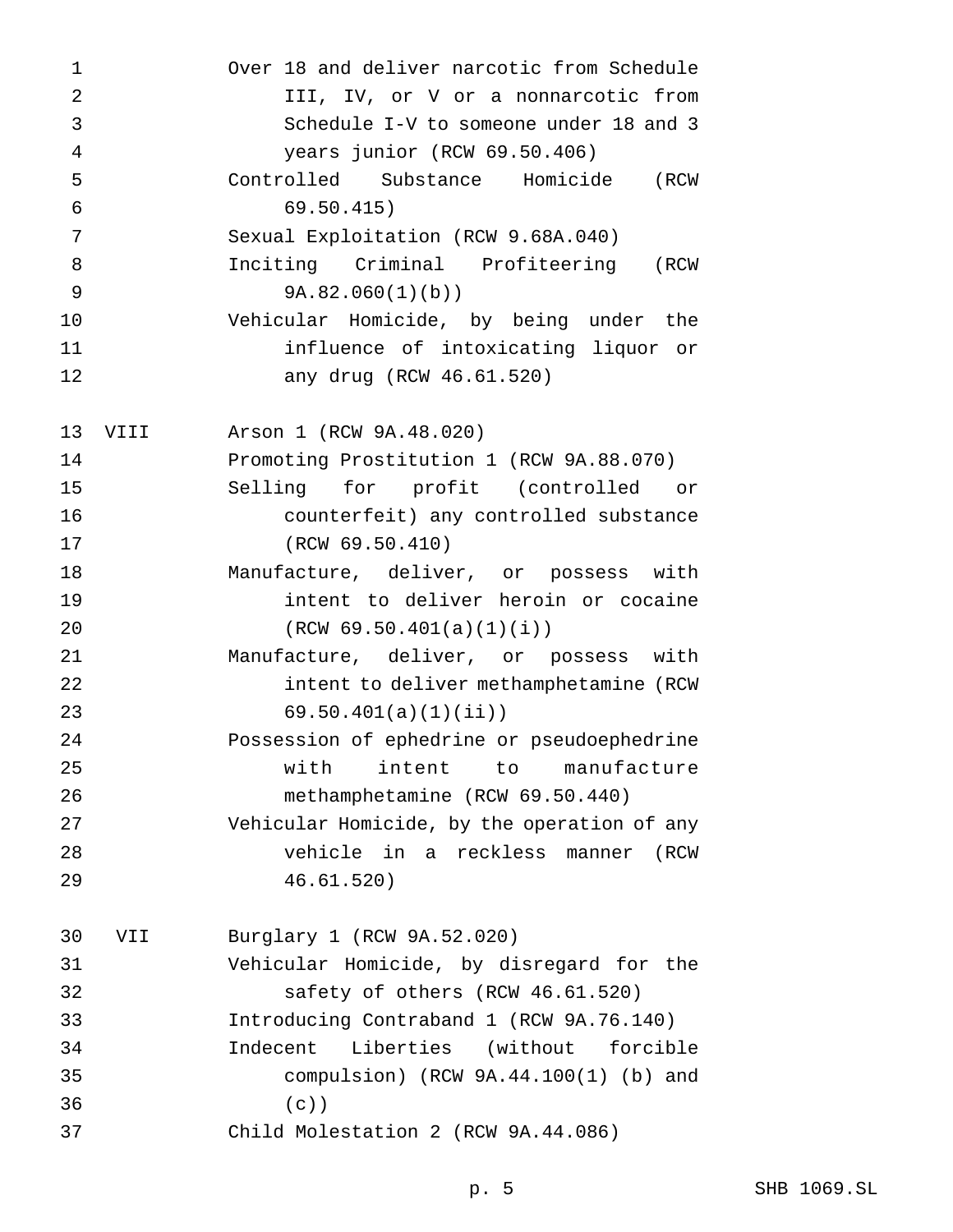| $\mathbf 1$    |    | Dealing in depictions of minor engaged in   |
|----------------|----|---------------------------------------------|
| $\overline{2}$ |    | sexually explicit conduct (RCW              |
| 3              |    | 9.68A.050)                                  |
| 4              |    | Sending, bringing into state depictions of  |
| 5              |    | minor engaged in sexually explicit          |
| 6              |    | conduct (RCW 9.68A.060)                     |
| 7              |    | Involving a minor in drug dealing (RCW      |
| 8              |    | 69.50.401(f)                                |
| 9              |    | Reckless Endangerment 1 (RCW 9A.36.045)     |
| 10             |    | Unlawful Possession of a Firearm in the     |
| 11             |    | first degree $(RCW 9.41.040(1)(a))$         |
| 12             |    | Malicious placement of an explosive 3 (RCW  |
| 13             |    | 70.74.270(3)                                |
|                |    |                                             |
| 14             | VI | Bribery (RCW 9A.68.010)                     |
| 15             |    | Manslaughter 2 (RCW 9A.32.070)              |
| 16             |    | Rape of a Child 3 (RCW 9A.44.079)           |
| 17             |    | Intimidating a Juror/Witness (RCW           |
| 18             |    | 9A.72.110, 9A.72.130)                       |
| 19             |    | ((Damaging building, etc., by explosion     |
| 20             |    | with no threat to human being (RCW          |
| 21             |    | 70.74.280(2)                                |
| 22             |    | Endangering life and property by explosives |
| 23             |    | with no threat to human being (RCW          |
| 24             |    | $70.74.270)$ )                              |
| 25             |    | Malicious placement of an imitation device  |
| 26             |    | $2$ (section $2(1)(b)$ of this act)         |
| 27             |    | Incest 1 (RCW 9A.64.020(1))                 |
| 28             |    | Manufacture, deliver, or possess with       |
| 29             |    | intent to deliver narcotics from            |
| 30             |    | Schedule I or II (except heroin or          |
| 31             |    | cocaine) (RCW $69.50.401(a)(1)(i)$ )        |
| 32             |    | Intimidating a Judge (RCW 9A.72.160)        |
| 33             |    | Jumping with Murder 1<br>Bail<br>(RCW       |
| 34             |    | 9A.76.170(2)(a)                             |
| 35             |    | Theft of a Firearm (RCW 9A.56.300)          |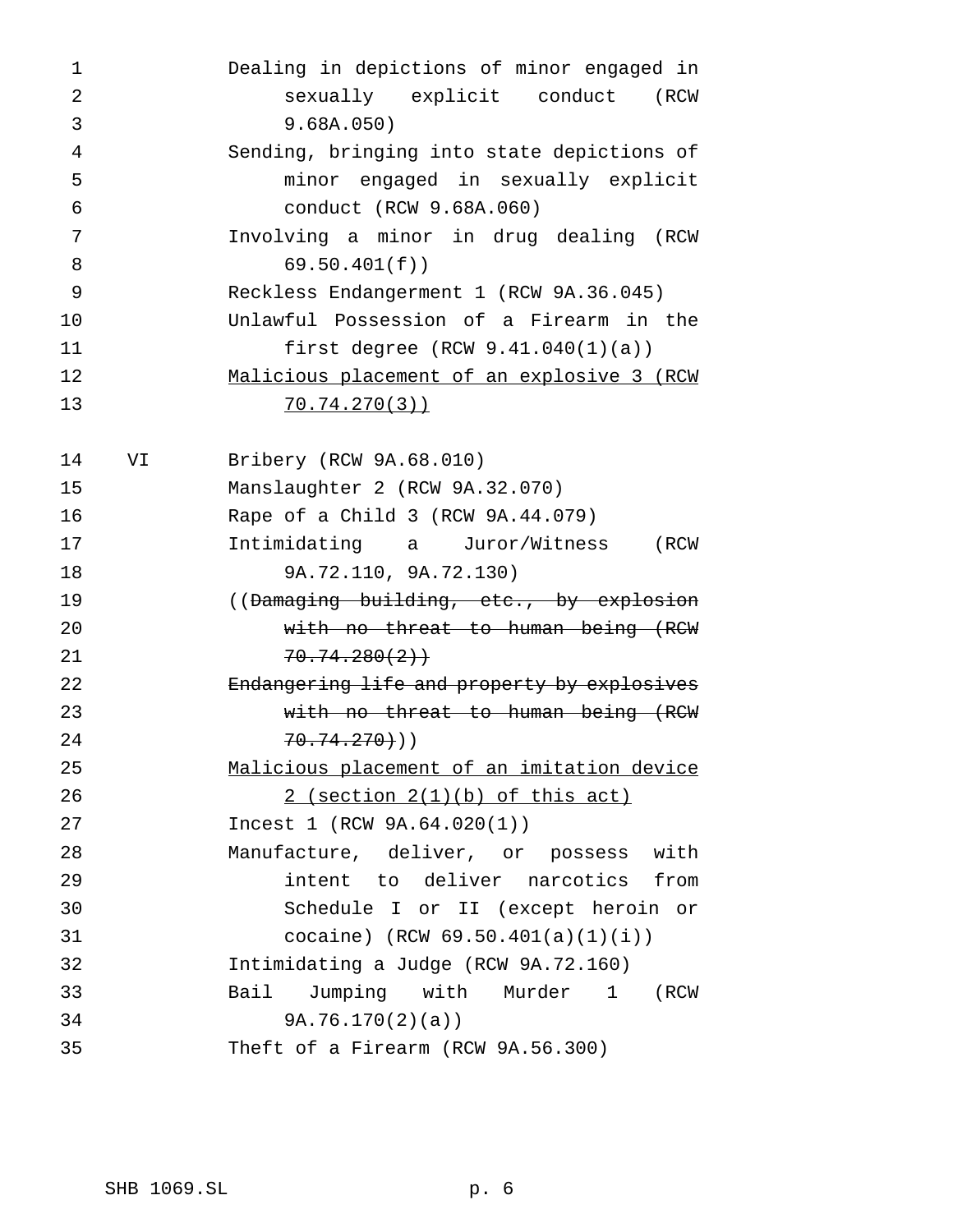V Persistent prison misbehavior (RCW 9.94.070) Criminal Mistreatment 1 (RCW 9A.42.020) Abandonment of dependent person 1 (RCW 9A.42.060) Rape 3 (RCW 9A.44.060) Sexual Misconduct with a Minor 1 (RCW 9A.44.093) Child Molestation 3 (RCW 9A.44.089) Kidnapping 2 (RCW 9A.40.030) Extortion 1 (RCW 9A.56.120) Incest 2 (RCW 9A.64.020(2)) Perjury 1 (RCW 9A.72.020) Extortionate Extension of Credit (RCW 9A.82.020) Advancing money or property for extortionate extension of credit (RCW 9A.82.030) Extortionate Means to Collect Extensions of Credit (RCW 9A.82.040) Rendering Criminal Assistance 1 (RCW 9A.76.070) Bail Jumping with class A Felony (RCW 9A.76.170(2)(b)) Sexually Violating Human Remains (RCW 9A.44.105) Delivery of imitation controlled substance by person eighteen or over to person under eighteen (RCW 69.52.030(2)) Possession of a Stolen Firearm (RCW 9A.56.310) IV Residential Burglary (RCW 9A.52.025) Theft of Livestock 1 (RCW 9A.56.080) Robbery 2 (RCW 9A.56.210) Assault 2 (RCW 9A.36.021) Escape 1 (RCW 9A.76.110) Arson 2 (RCW 9A.48.030) Commercial Bribery (RCW 9A.68.060)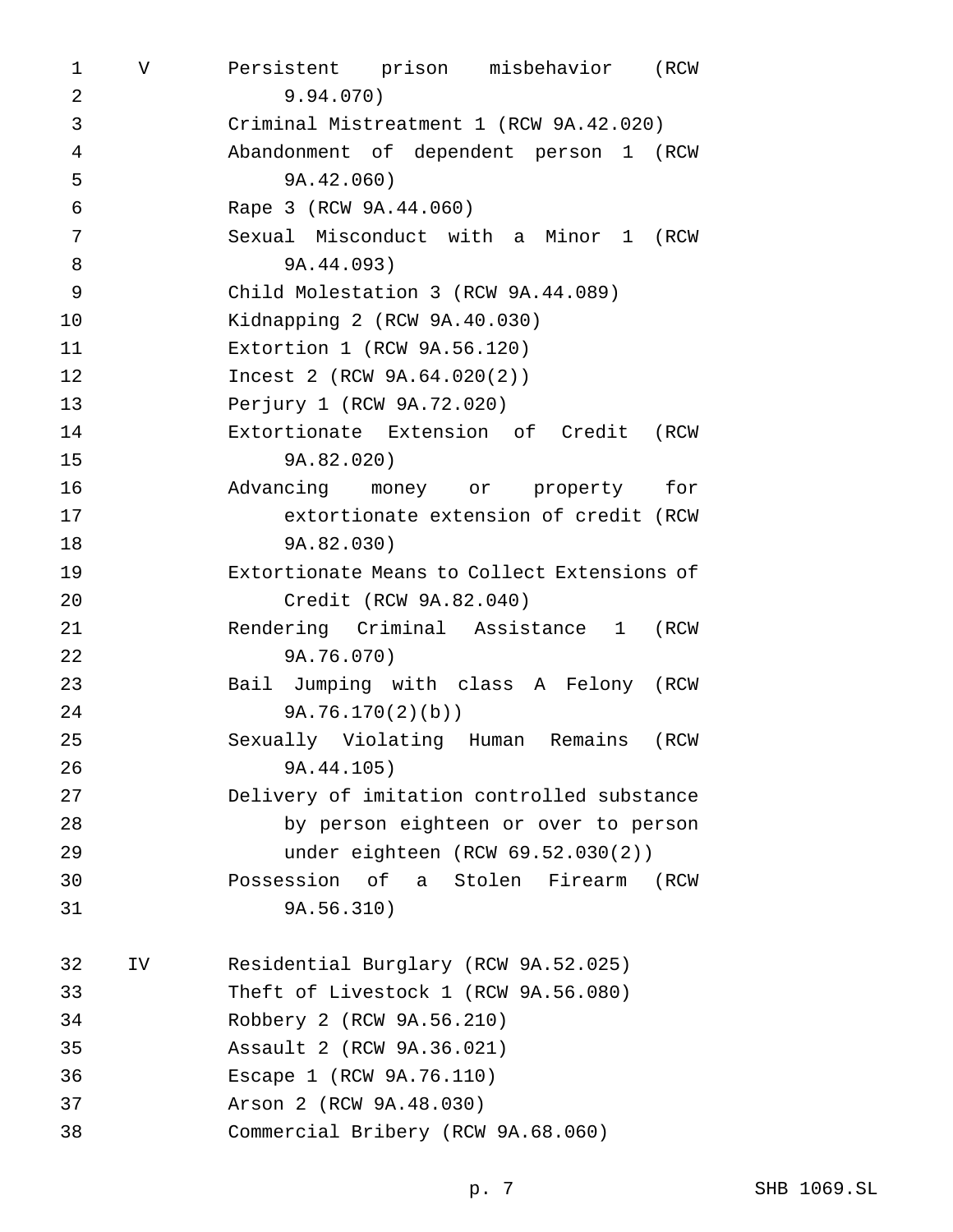Bribing a Witness/Bribe Received by Witness (RCW 9A.72.090, 9A.72.100) Malicious Harassment (RCW 9A.36.080) Threats to Bomb (RCW 9.61.160) Willful Failure to Return from Furlough (RCW 72.66.060) 7 Mit and Run -- Injury Accident (RCW 46.52.020(4)) Hit and Run with Vessel -- Injury Accident (RCW 88.12.155(3)) Vehicular Assault (RCW 46.61.522) Manufacture, deliver, or possess with intent to deliver narcotics from Schedule III, IV, or V or nonnarcotics from Schedule I-V (except marijuana or methamphetamines) (RCW 69.50.401(a)(1) (iii) through (v)) Influencing Outcome of Sporting Event (RCW 9A.82.070) Use of Proceeds of Criminal Profiteering (RCW 9A.82.080 (1) and (2)) Knowingly Trafficking in Stolen Property (RCW 9A.82.050(2)) III Criminal Mistreatment 2 (RCW 9A.42.030) Abandonment of dependent person 2 (RCW 9A.42.070) Extortion 2 (RCW 9A.56.130) Unlawful Imprisonment (RCW 9A.40.040) Assault 3 (RCW 9A.36.031) Assault of a Child 3 (RCW 9A.36.140) Custodial Assault (RCW 9A.36.100) Unlawful possession of firearm in the second degree (RCW 9.41.040(1)(b)) Harassment (RCW 9A.46.020) Promoting Prostitution 2 (RCW 9A.88.080) Willful Failure to Return from Work Release (RCW 72.65.070) Burglary 2 (RCW 9A.52.030)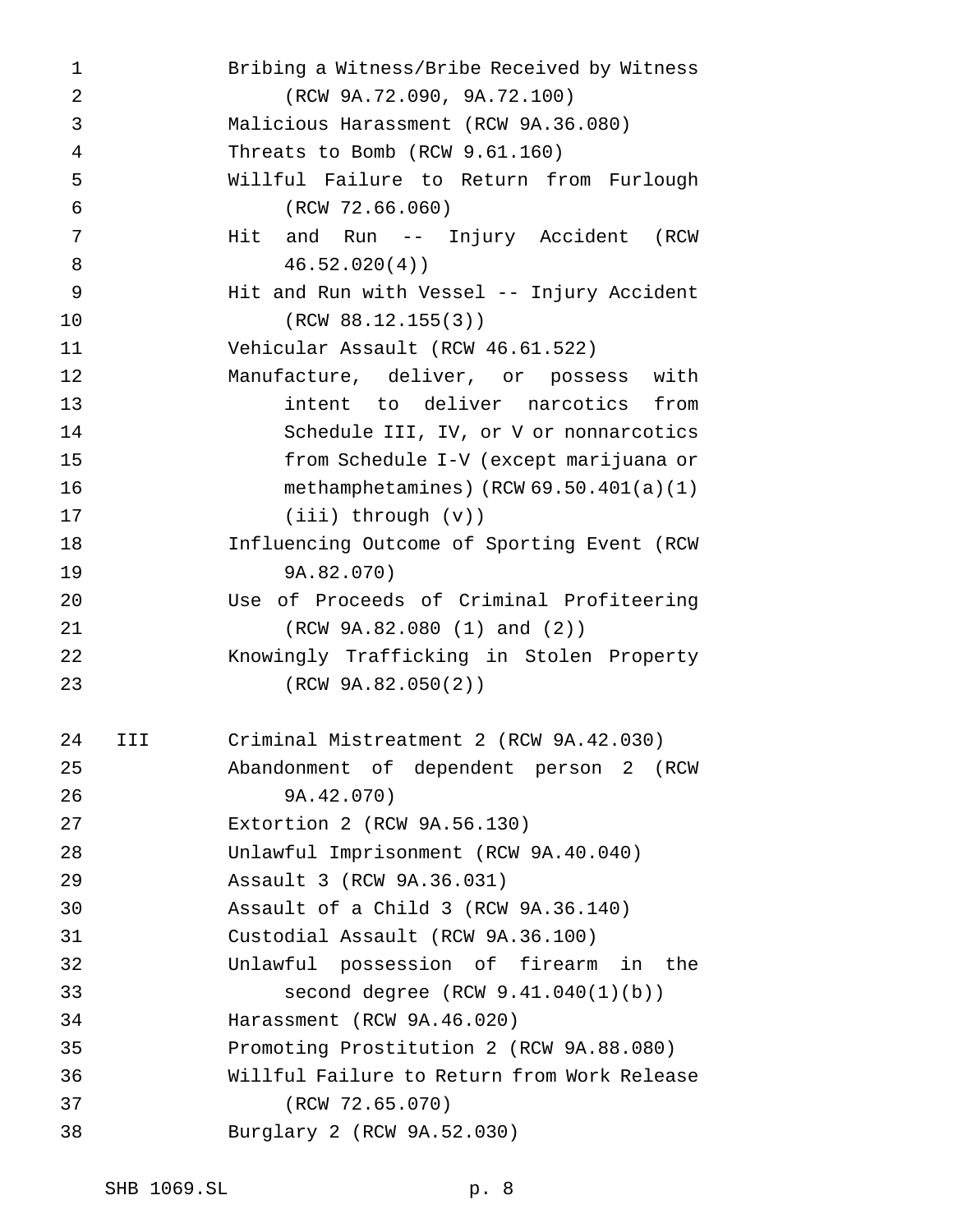Introducing Contraband 2 (RCW 9A.76.150) Communication with a Minor for Immoral Purposes (RCW 9.68A.090) Patronizing a Juvenile Prostitute (RCW 9.68A.100) Escape 2 (RCW 9A.76.120) Perjury 2 (RCW 9A.72.030) 8 Bail Jumping with class B or C Felony (RCW 9A.76.170(2)(c)) Intimidating a Public Servant (RCW 9A.76.180) Tampering with a Witness (RCW 9A.72.120) Manufacture, deliver, or possess with intent to deliver marijuana (RCW 69.50.401(a)(1)(iii)) Delivery of a material in lieu of a controlled substance (RCW 69.50.401(c)) Manufacture, distribute, or possess with intent to distribute an imitation controlled substance (RCW 69.52.030(1)) Recklessly Trafficking in Stolen Property (RCW 9A.82.050(1)) Theft of livestock 2 (RCW 9A.56.080) Securities Act violation (RCW 21.20.400) II Unlawful Practice of Law (RCW 2.48.180) Malicious Mischief 1 (RCW 9A.48.070) Possession of Stolen Property 1 (RCW 9A.56.150) Theft 1 (RCW 9A.56.030) Trafficking in Insurance Claims (RCW 48.30A.015) Unlicensed Practice of a Profession or Business (RCW 18.130.190(7)) Health Care False Claims (RCW 48.80.030)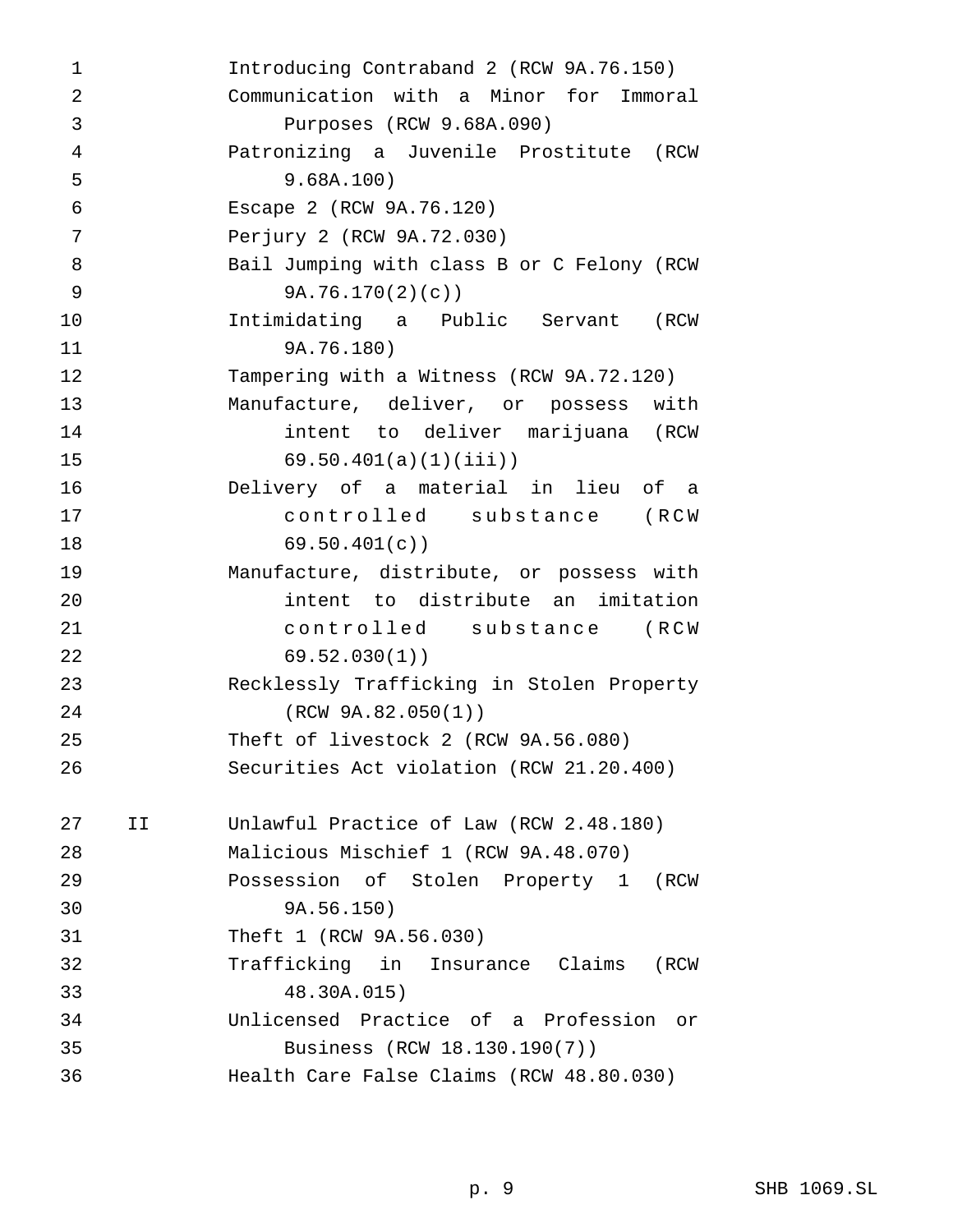| 1              |    | Possession of controlled substance that is |
|----------------|----|--------------------------------------------|
| $\overline{2}$ |    | either heroin or narcotics from            |
| 3              |    | Schedule I or II (RCW $69.50.401(d)$ )     |
| $\overline{4}$ |    | Possession of phencyclidine (PCP) (RCW     |
| 5              |    | 69.50.401(d)                               |
| 6              |    | Create, deliver, or possess a counterfeit  |
| 7              |    | controlled substance (RCW                  |
| 8              |    | 69.50.401(b)                               |
| 9              |    | Computer Trespass 1 (RCW 9A.52.110)        |
| 10             |    | Escape from Community Custody (RCW         |
| 11             |    | 72.09.310)                                 |
|                |    |                                            |
| 12             | Ι. | Theft 2 (RCW 9A.56.040)                    |
| 13             |    | Possession of Stolen Property 2 (RCW       |
| 14             |    | 9A.56.160)                                 |
| 15             |    | Forgery (RCW 9A.60.020)                    |
| 16             |    | Taking Motor Vehicle Without Permission    |
| 17             |    | (RCW 9A.56.070)                            |
| 18             |    | Vehicle Prowl 1 (RCW 9A.52.095)            |
| 19             |    | Attempting to Elude a Pursuing Police      |
| 20             |    | Vehicle (RCW 46.61.024)                    |
| 21             |    | Malicious Mischief 2 (RCW 9A.48.080)       |
| 22             |    | Reckless Burning 1 (RCW 9A.48.040)         |
| 23             |    | Unlawful Issuance of Checks or Drafts (RCW |
| 24             |    | 9A.56.060)                                 |
| 25             |    | Unlawful Use of Food Stamps (RCW 9.91.140  |
| 26             |    | $(2)$ and $(3)$ )                          |
| 27             |    | False Verification for Welfare (RCW        |
| 28             |    | 74.08.055)                                 |
| 29             |    | Forged Prescription (RCW 69.41.020)        |
| 30             |    | Forged Prescription for a Controlled       |
| 31             |    | Substance (RCW 69.50.403)                  |
| 32             |    | Possess Controlled Substance that<br>is a  |
| 33             |    | Narcotic from Schedule III, IV, or V       |
| 34             |    | Non-narcotic from Schedule I-V<br>or       |
|                |    |                                            |